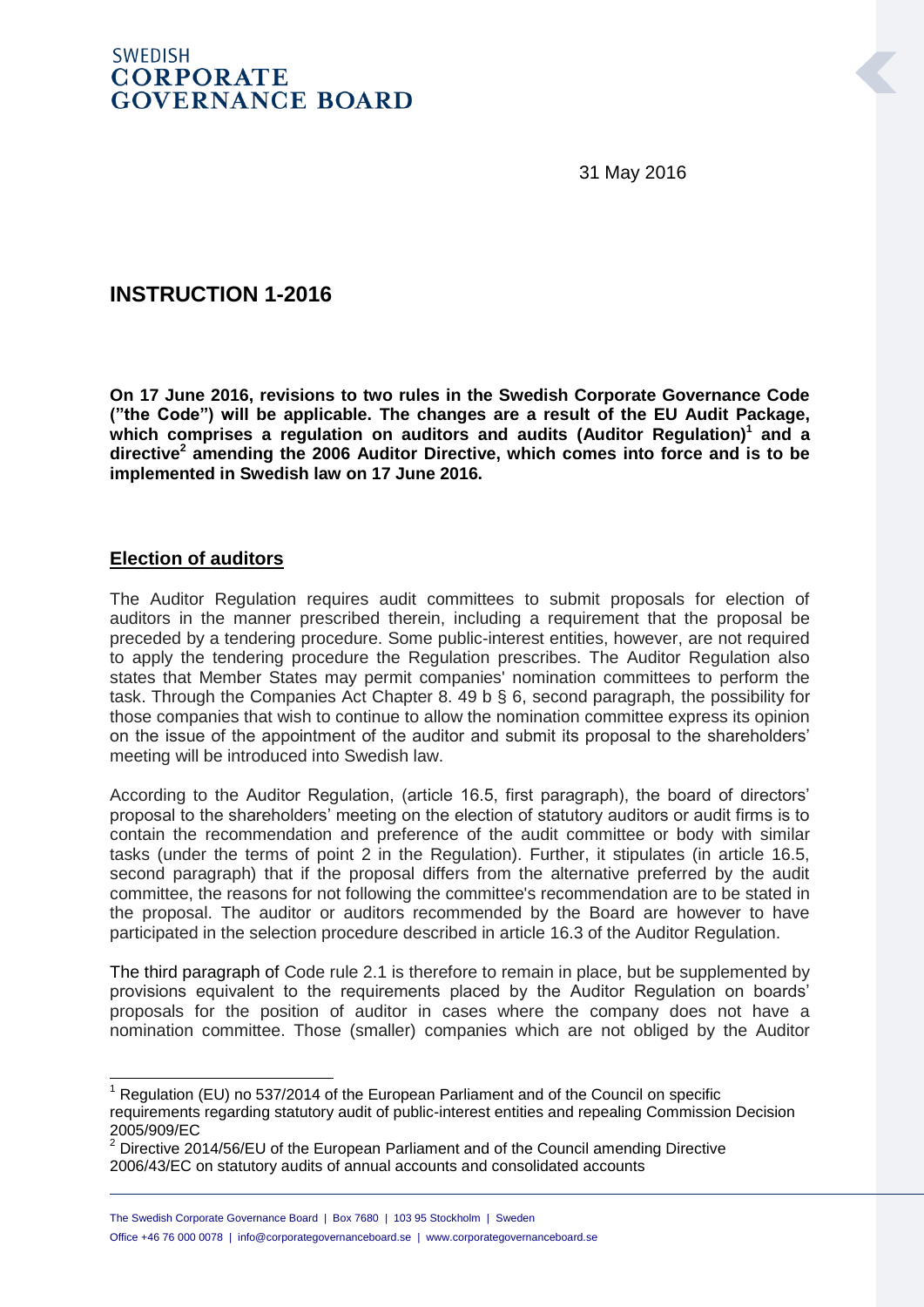## **SWEDISH CORPORATE GOVERNANCE BOARD**

Regulation to apply the tender procedure are exempted from the obligation to propose auditors who have participated in such a procedure.

The revised rule is shown below. Newly inserted text is underlined in blue.

#### **Rule 2.1**

-

The company is to have a nomination committee.

The nomination committee is to propose candidates for the post of chair and other members of the board, as well as fees and other remuneration to each member of the board. In its assessment of the board's evaluation and in its proposals in accordance with rule 4.1, the nomination committee is to give particular consideration to the requirements regarding breadth and versatility on the board, as well as the requirement to strive for gender balance.

The nomination committee is also to present proposals on the election and remuneration of the statutory auditor. The nomination committee's proposal to the shareholders' meeting on the election of the auditor is to include the audit committee's recommendation (or that of the board of directors if it does not have an audit committee).<sup>3</sup> If the proposal differs from the alternative preferred by the audit committee, the reasons for not following the committee's recommendation are to be stated in the proposal. The auditor or auditors proposed by the nomination committee must have participated in the audit committee's selection process if the company is obliged to have such a procedure.<sup>4</sup>

#### **Composition of the audit committee**

The audit package regulates the audit committee and its tasks in law. As such, the second paragraph of Code rule 7.2 is now redundant.

The revised rule is shown below. Deleted text is shown in *red italics*.

 $3$  This rule corresponds to the requirements regarding the board's proposal for the post of auditor if the company does not have a nomination committee, see article 16.5 of the European Parliament and Council Regulation (EU) No. 537/2014 of 16 April 2014 on specific requirements regarding statutory audit of public interest entities and repealing Commission Decision 2005/909/EC, in its original version.

<sup>&</sup>lt;sup>4</sup> Those companies which according to their latest annual or consolidated accounts fulfil at least two of the following three criteria: an average number of employees during the financial year of less than 250; a total balance sheet not exceeding EUR 43 million: and an annual net turnover not exceeding EUR 50 million. Also, listed companies that have an average market capitalization of less than EUR 100 million based on the closing price for the previous three calendar years are exempted from the requirement that the auditor or auditors proposed must have participated in the audit committee selection process.